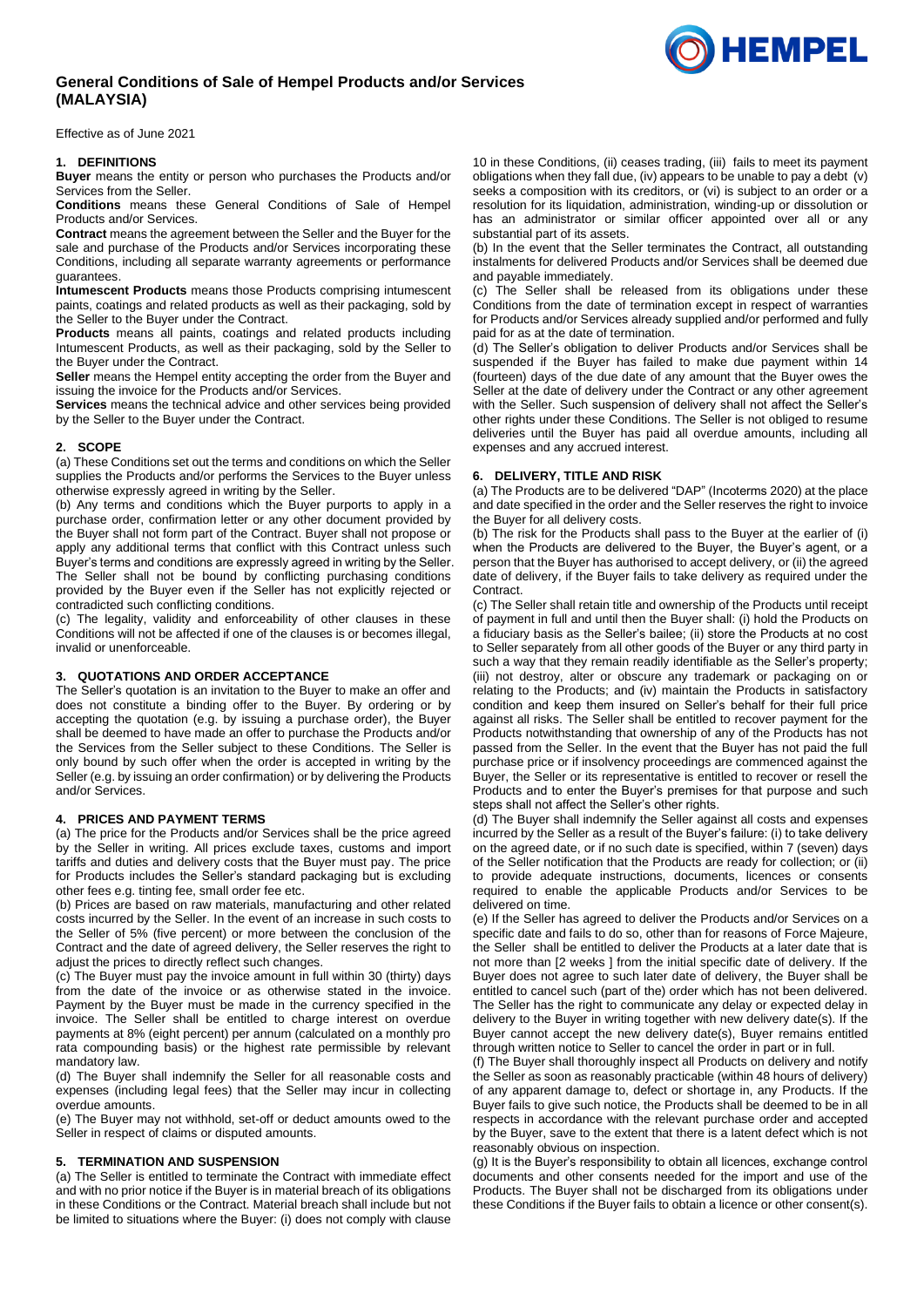

### **7. FORCE MAJEURE**

(a) The Seller is released from its obligation to deliver the Products and/or Services on the delivery date, if events beyond its reasonable control prevent the Seller from performing its obligations (Force Majeure). Should such events continue to prevent the Seller from performing its obligations for 60 (sixty) consecutive days, either party may cancel the Contract.

(b) The Seller may withhold, reduce or suspend delivery of the Products and/or Services to reasonably allocate its supply capacity between the Buyer and its other customers if Force Majeure prevents the Seller from delivering all the Products and/or Services and fully complying with orders from its other customers. In such event, the Buyer is entitled to cancel the undelivered order(s). This clause sets out the only remedies available to the Parties in the event of Force Majeure.

# **8. THE SELLER'S WARRANTY AND LIMITATIONS OF LIABILITY**

*The Seller's Liability for the Products*

(a) In the event that a separate stand-alone Seller warranty for the Product forms part of or is issued in connection with the Contract by the Seller, then to the extent that a conflict exists between it and these Conditions, then the relevant terms of such stand-alone Seller warranty shall apply to the exclusion of this clause.

(b) The Seller warrants that as at delivery and for the earlier of a period of 12 (twelve) months from the date of delivery or the expiration of the applicable shelf life, each Product will conform to the applicable Product Data Sheet and/or specification as at delivery and the Seller shall have no other liability under this Contract (express or implied), in tort or otherwise for the quality, performance, merchantability or fitness for any purpose of the Products.

(c) The Seller's warranty does not include defects or damage that occurs in areas that are not reasonably accessible through ordinary means of repair because of their shape or location. Nor does the Seller's warranty include damage which is caused by mechanical damage, welding or other heating, bacterial attack, pollution, electromechanical actions, damage during repair, deterioration beneath applied coatings or friction, except for ordinary wear and tear. The Seller is only liable under this warranty, if the Buyer (or where relevant, its subcontractor) has:

(i) prepared all surfaces before coating, coated the object correctly and maintained them after coating, all in accordance with the Product specifications and any guidance issued by Seller,

(ii) transported, stored, handled and used the Products in accordance with all information given to the Buyer by the Seller and any international customs of the trade,

(iii) made a written claim documenting the alleged defect in or damage to the Products within 10 (ten) days of the date when the Buyer first became aware or could reasonably have become aware of the defect or the damage,

(iv) allowed the Seller reasonable time and access to inspect the Products, the area of their application and allows the Seller to inspect any maintenance or other relevant records (which the Buyer must keep in accordance with good practice),

(v) complied with its obligations under these Conditions, including making timely payment of the purchase price, and

(vi) stopped using the Products as soon as the Buyer detected or could have detected the defect.

(d) For Intumescent Products, the Seller shall not be liable for breach of the warranty in this clause 8 if the applicable non-conformity arises:

(i) because the Buyer alters the relevant Intumescent Product, or mixes

or uses it in conjunction with any unapproved substance, (ii) in whole or in part, due to wilful damage, abnormal or highly variable environmental conditions; or

(iii) in whole or in part, due to any negligence, misuse of the relevant Intumescent Product, inadequate specification of coating thickness and/or critical/limiting temperature or inadequate or inappropriate surface preparation or coating application by any person other than the Seller or its agents.

(e) In the event of a breach of warranty under this clause 8, the Seller must at its own option, either replace the Product or refund the price of the defective Product in full. The Buyer is not entitled to any other remedy. The Seller may suspend subsequent deliveries of the Products or postpone corresponding dates of delivery accordingly until the validity of the Buyer's claim has been finally determined.

### *The Seller's Liability for Services*

(f) The Seller is only liable for technical advice, instructions and other information about the use of the Products or other services provided by the Seller or its representative if the Buyer can demonstrate that (i) the Seller has given the advice or services negligently in light of the information, equipment and knowledge available to the Seller at the time, and (ii) that the Buyer has suffered direct loss as a result.

*The Seller's Liability for Services for Intumescent Products*

(g) The Seller shall have no liability for any advice or other service the Seller (or any of its employees, agents and sub-contractors) provides in relation to any Intumescent Product(s) for which the Buyer has not paid separately from any other Intumescent Product or Service, such free advice or service to be provided at the Seller's discretion and not to be relied upon by the Buyer.

(h) The Seller shall only be liable if advice or service (that does not include any free advice or service) has been given negligently taking into account the information, equipment and knowledge readily available to the Seller at the time (including that provided by the Buyer), but the Buyer expressly acknowledges that the Intumescent Products may be used for uses outside of the scope of the Seller's knowledge or expertise; variations in environment, changes in procedures or use, or the extrapolation of data may cause unsatisfactory results; and that the Intumescent Products are intended for use by buyers having relevant skill and know-how in the proper use of such type of products.

### *Limitation of Liability*

(i) The Seller's liability to the Buyer shall not exceed the invoiced price for the Products and/or Services, except that in respect of Intumescent Products (and related Services) only, if the remedies available under clause 8(e) are unenforceable under applicable law, Seller's liability shall in no event, exceed 2 (two) times the invoiced price.

(j) The Seller shall not be liable for any loss of profit or earnings, loss of time, loss of goodwill or loss of use of vessels, machinery or equipment. In no circumstances shall the Seller be liable for any special or consequential/indirect loss or damage whatsoever.

(k) The Seller shall not be liable for any infringement of a third party's intellectual property rights caused by the Buyer's use of the Products.

(l) Any exclusions or limitations of liability under these Conditions in favour of the Seller are agreed to be extended for the benefit of all companies and/or individuals within the Hempel Group.

(m) Subject to applicable law as regards liability for personal injury and death, the Buyer shall have no claim against the Seller, in contract or in tort, in relation to anything performed or delivered under the Contract unless the Seller has been notified in writing of such claims within 24 (twenty-four) months of delivery.

## **9. INTELLECTUAL PROPERTY RIGHTS**

The Seller (or Hempel A/S) is and remains the owner of all intellectual property rights related to the Products and/or Services, including knowhow, patents, patent applications, inventions, trademarks, technical information, documentation, data as well as any copyright relating hereto. The Buyer does not acquire any rights to any intellectual property rights or other deliverables specifically developed by Seller to fulfil the Contract, such rights shall remain the exclusive property of the Seller (or Hempel  $A/S$ ).

## <span id="page-1-0"></span>**10. COMPLIANCE, EXPORT CONTROL AND SANCTIONS**

The Buyer undertakes that it is and shall in connection with this Contract, remain in compliance with applicable laws and regulations, including but not limited to those relating to anti-bribery and corruption, and sanctions provisions and export control regulations of the UN, US, UK and EU. If the Buyer is in breach of this clause 10, the Seller is entitled to either suspend or terminate the Contract at no liability or cost to the Seller.

# **11. MISCELLANEOUS**

(a) The Buyer may not assign its rights and obligations under the Contract.

(b) The Contract establishes neither a partnership nor a joint venture between the Seller and the Buyer, and neither of the parties shall be construed as partner or other business associate of the other.

(c) A waiver of any right or remedy under this Contract shall only be effective if given in writing and shall not be deemed a waiver of any subsequent breach or default.

(d) A person who is not party to this Contract shall derive no benefits and shall have no rights under any applicable mandatory law, to enforce any term of this Contract.

# **12. CHOICE OF LAW AND JURISDICTION**

(a) Any dispute arising out of or in connection with the Contract shall be governed, construed and enforced in accordance with the laws of Malaysia to the exclusion of any other law and without regard to any conflict of law principle.

(b) Neither the Uniform Law on the International Sale of Goods, the Uniform Law on the Formation of Contracts for the International Sale of Goods nor the Convention on Contracts for the International Sale of Goods applies to the Contract.

(c) Parties hereby agree to submit to the non-exclusive jurisdiction of the Singapore Courts to resolve any dispute connected with these